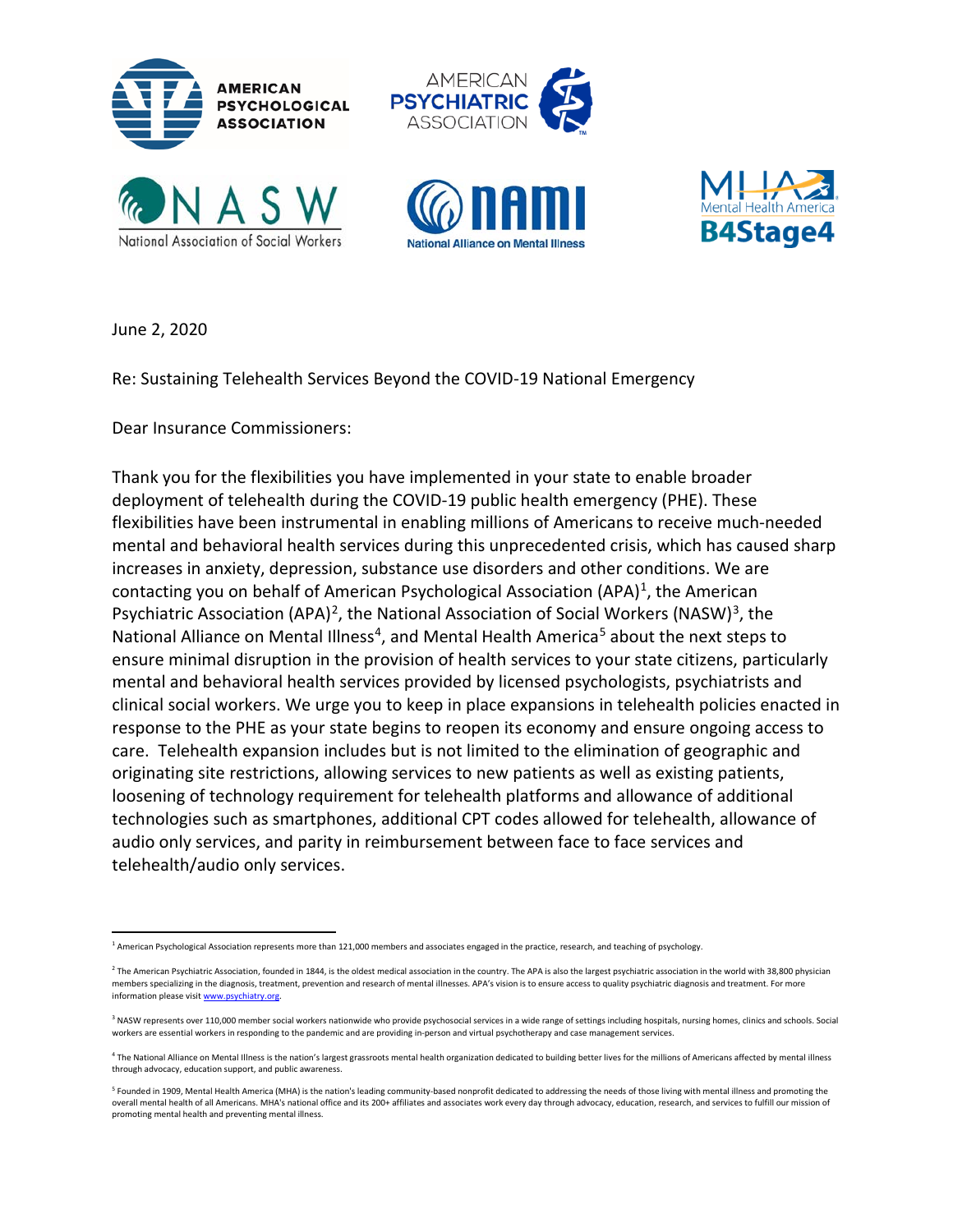As states lift shelter-in-place restrictions and allow non-essential businesses to resume inperson operations, there will continue to be an increased need for mental health and substance use disorder services. Due to the scope and severity of the pandemic, we anticipate that mental health impacts will continue well after the PHE period. Furthermore, telehealth expansion has enabled millions of Americans to receive much-needed mental and behavioral health care, some of them for the first time. It is also critical to ensure continuity of care. A grace period is needed to ensure continuity of care for people with mental illness, behavioral health and substance use disorders and evaluate telehealth policies before your state makes any changes to its Medicaid and commercial health plans.

**We respectfully ask that you extend the temporary emergency waiver in your state pertaining to telehealth for at least 12 months after the President and HHS Secretary discontinue the PHE.** Even after health care practices are allowed to reopen, the risks of coronavirus transmission between mental and behavioral health providers, as well as addiction treatment providers and patients, or among patients, remain. Telehealth would mitigate these risks. This is an important public health consideration. Also, there are many individuals in need of mental and behavioral health care, including substance use disorder services. with preexisting conditions and disorders that make them especially vulnerable to COVID-19 or prevent them from safely (or without great anxiety) leaving their homes and sharing close personal space with other people. This will be especially burdensome on moderate- and low-income patients who must take public transportation or rely on others to get to their health care appointments. The Centers for Medicare and Medicaid Services' (CMS) recent guidance permitting reimbursement of mental and behavioral health services provided by audio-only devices (such as a landline) further demonstrates the need to increase access to these services now more than ever. Mental and behavioral health providers, including addiction treatment providers, will also need time to prepare and modify their office policies, procedures and physical layout to safely resume treating patients through in-person services. Any reinstatement of pre-waiver telehealth policy, especially any restrictions on the use of telehealth, should carefully consider and be heavily predicated on the mental health access needs of individuals and families in your communities.

## **We ask that you follow the actions taken by CMS reimbursing for services provided by audioonly services and mandate that Medicaid and commercial health plans reimburse for audioonly services for routine traditional mental and behavioral health services.**

This public health crisis will have a long-lasting impact on our healthcare system and how mental and behavioral health services are delivered in the future. We would like to collaborate with you and local health care authorities to evaluate which changes made during the PHE should be sustained to ensure sufficient access to care.

Please let us know how we can best partner with you moving forward. We are happy to answer any questions about the requested extension. Please contact Dr. Stephen Gillaspy, Senior Director, Health Care Financing, American Psychological Association a[t SGillaspy@apa.org,](mailto:SGillaspy@apa.org) Erin Philp, Director, State Government Relations, American Psychiatric Association at